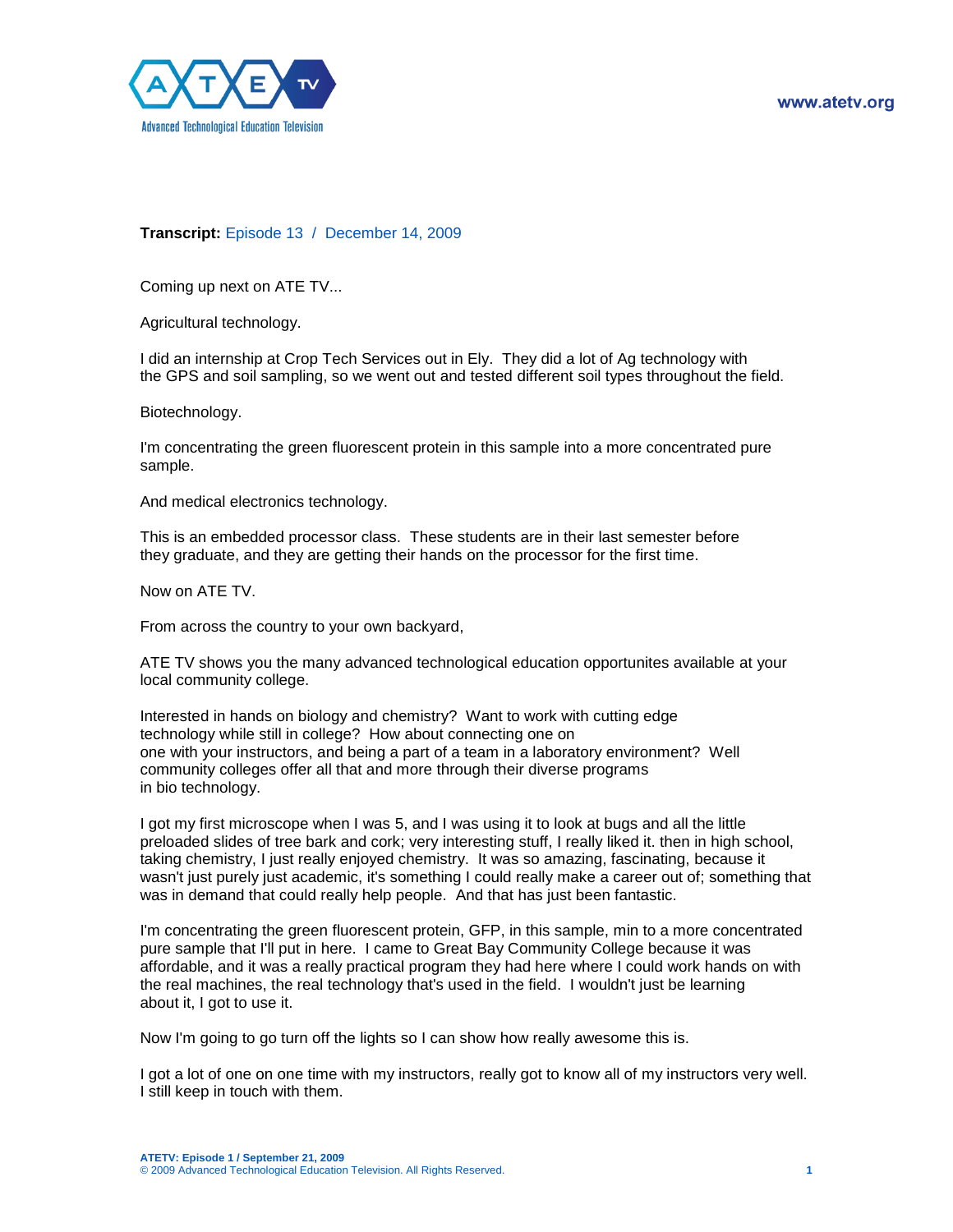

All of the other students were just very really enthusiastic about the program, and they were great to work with in the labs, and it was really good building team work and leadership by actually performing the real operations in these labs. It's a very real world class.

I had the opportunity to become an apprentice, which is a paid internship at a real bio pharmaceutical company in the area. I worked for Lonza Biologics through the summer of 2007, 3 months, as an employee in upstream manufacturing.

My lab skills that I acquired here at Great Bay Community College were very helpful in both my apprenticeship and my further education. And now I'm a microbiology major at UNH, after tranferring there from here, and just continuing down the road.

Although I'm considering going all the way to my PhD, I start here at Great Bay Community College because it helped me get connections with the industry, and it was very affordable and very practical education.

My lab skills are very good due to all the lab time I've had, and has really given me a boost at UNH and hopefully onwards as well.

Shane made a smart and affordable move by starting at a community college, and then transferring to a 4 year university working towards a bachelor's degree and beyond. He's combined his love for biology and science into a potentially satisfyingand high paying career.

Do you have a love for the outdoors along with a love for technology?

Community colleges offer courses that will help you get started in a career in agricultural technology.

I'm Kelsey Myerhoff, I go to school at Kirkwood Community College.

Agricultural technology is anything that can help farmers get a better precision Ag, which is better crop production, better inputs, better exports, better income, any way to help improve their lifestyle and their ability to plant and raise their crops.

Well I actually came out here for a Junior Ag Day when I was a junior in high school. I did the GPS workshop and I also did the crop production workshop.

The classes would be like the GPS classes with the art view, the software aspect of it, and then the precision Ag hardware where you learn to install your units, or where you learn to add your accessories onto your implements.

Alright, so we're going to start putting on the air clutches on this side, this group here is....

The makeup of the class is pretty much all guys, 2 or 3 girls. Pretty interesting, but it's pretty fun and it's just a challenging push through and you don't look at it as something that holds you back. It just kind of helps you really.

I did an internship and Crop Tech Services out in Ely. They did a lot of Ag technology with the GPS and soil sampling, so you went out and tested different soil types throughout the field.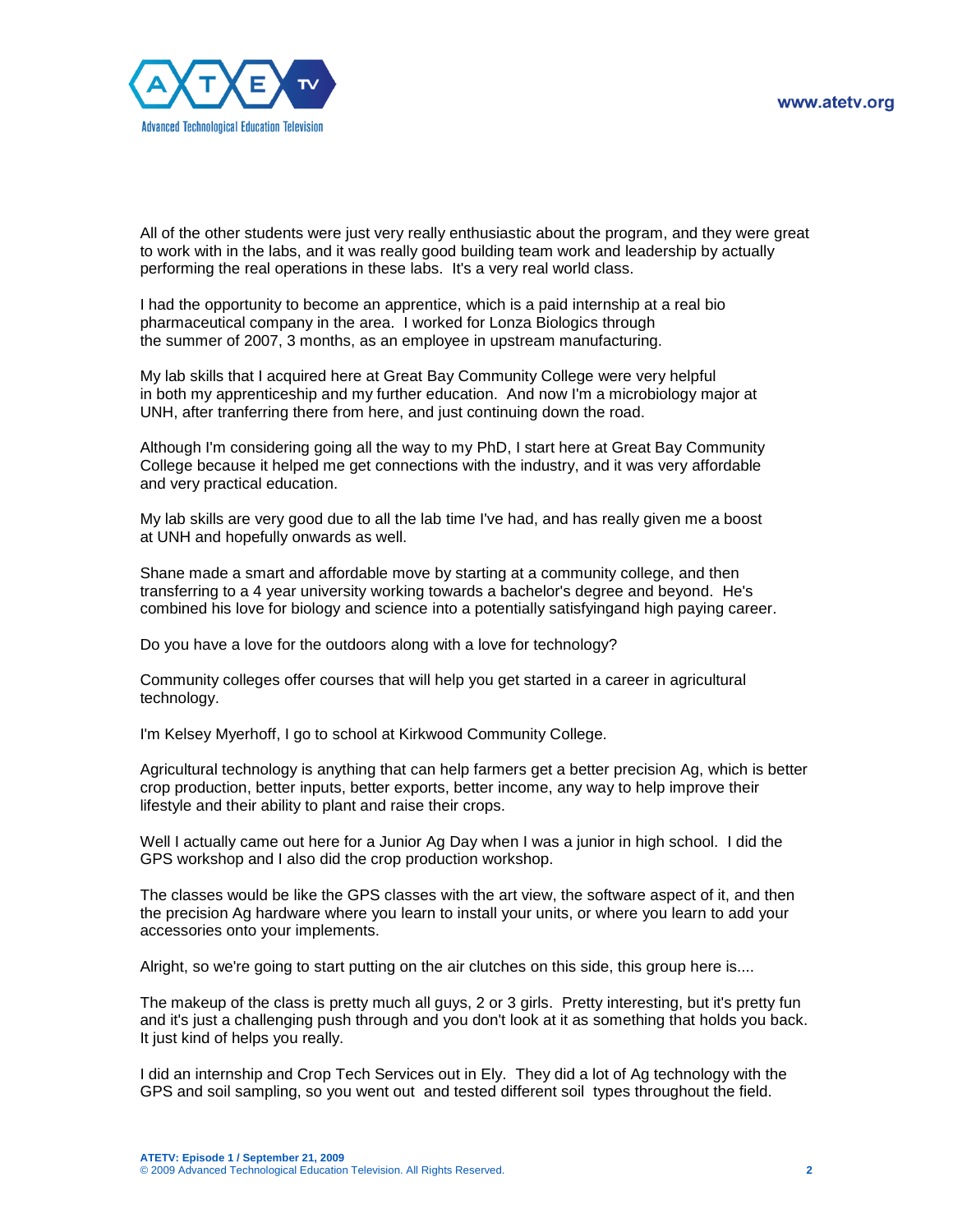

I see myself in 5 years hopefully working at either a dealership or a Co-op helping farmers save their money while getting the most out of their crops and their input.

Kelsey is on her way to helping farmers save money and improve crop production by applying what she's learned in the agricultural technology program at her local community college.

Thinking about a job in the medical profession, but also have a strong interest in engineering? If so, you may want to pursue a career in the high paying secure field of medical electronics.

I'm Richard Le Blanc.

I'm chair of the electronics department here at Benjamin Franklin Institute of Technology.

We 2 majors working here today. One is a broad electronics major, the other is medical electronics. In here they will learn to repair all the electronic equipment that you see in the hospitals.

This right here is DMM, Digital Multi Meter.

This is an embedded processor class. These students are in their last semester before they graduate, and they are getting their hands on the processor for the first time, and they're doing a simple experiment just trying to see an LED blink and watch what happens with the LED.

We have our class instructions, so it'll be 3 hours of lecture and 2 hours of lab. So there's plenty of time to see that everything that we discussed in the classroom, and everything we worked on for homework, when you come to the lab everything actually does indeed work.

There is a lot of math involved. They will need to develop good skills in algebra and trig. The math allows us to predict the results that we would have when we put a circuit together. For the electronics we also will have them study Calculus 1 and 2, but that's primarily to enable them to go on to further education.

We have to know a lot of electronics and math, and basic communications with other people because you will be working as a group when you leave school, you'll be working with different people, fixing different equipment. And basically your first year of work is going to be learning the equipment and talking to the people around you.

I meet with industry. There isn't anyone in those meetings that doesn't talk about how important communications is. As much as the students think that the only thing that's important is the technical aspects, the people from industry will get most excited when somebody brings up the communication topic; more so than the technical.

I originally graduated from the institute myself, went on to the work place as a technician, continued my education for a bachelor's and master's degree at Northeastern, became an engineer and decided to come back and share my knowledge before I retire.

Many of my students have gone on to 4 year schools, some of them schools that they originally applied to and couldn't get in. I've had some that have good grades that get into their 3rd year, so they didn't loose any time.